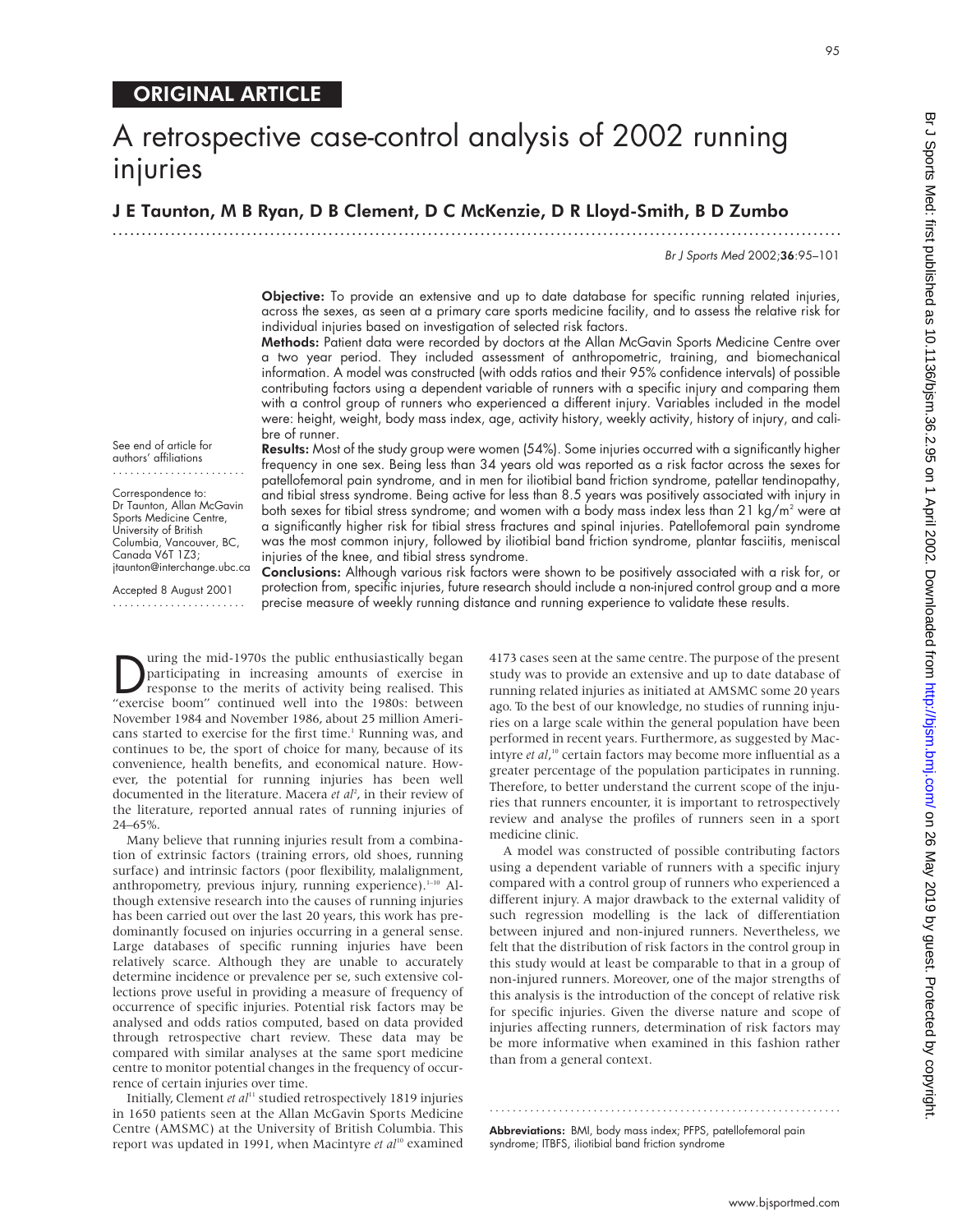Table 1 Frequency and sex distribution of the 26 most common injuries

| Injury                             | Men<br>$(n/\%)$ | Women<br>$(n/\%)$ | Total<br>(n) |
|------------------------------------|-----------------|-------------------|--------------|
| Patella femoral pain syndrome*     | 124/38          | 207/62            | 331          |
| lliotibial band friction syndrome* | 63/38           | 105/62            | 168          |
| Plantar facsiitis*                 | 85/54           | 73/46             | 158          |
| Meniscal injuries*                 | 69/69           | 31/31             | 100          |
| Tibial stress syndrome             | 43/43           | 56/57             | 99           |
| Patellar tendinitis*               | 55/57           | 41/43             | 96           |
| Achilles tendinitis*               | 56/58           | 40/42             | 96           |
| Gluteus medius injuries*           | 17/24           | 53/76             | 70           |
| Stress fracture-tibia              | 27/40           | 40/60             | 67           |
| Spinal injuries                    | 24/51           | 23/49             | 47           |
| Hamstring injuries                 | 25/54           | 21/46             | 46           |
| Metatarsalgia                      | 17/50           | 17/50             | 34           |
| Anterior compartment syndrome      | 13/46           | 15/54             | 28           |
| Gastrocnemius injuries*            | 19/70           | 8/30              | 27           |
| Greater trochanteric bursitis      | 9/39            | 14/61             | 23           |
| Adductor injuries*                 | 15/68           | 7/32              | 22           |
| Osteoarthritis (knee)*             | 15/71           | 6/29              | 21           |
| Sacroiliac injuries*               | 2/10            | 19/90             | 21           |
| Stress fracture-femur              | 6/32            | 13/68             | 19           |
| Ankle inversion injuries           | 9/53            | 8/47              | 17           |
| lliopsoas injuries                 | 6/37            | 10/63             | 16           |
| Chondromalacia patellae            | 4/31            | 9/69              | 13           |
| Peroneal tendinitis                | 9/69            | 4/31              | 13           |
| Morton's neuroma                   | 5/42            | 7/58              | 12           |
| Abductor injuries                  | 7/67            | 4/33              | 12           |
| Calcaneal apophysitis              | 7/58            | 5/42              | 12           |
| Tibialis posterior injury          | 8/73            | 3/27              | 11           |

# **METHODS**

### **Patients**

A total of 2002 patients with running related injuries were investigated at the AMSMC, a referral facility located on the campus of the University of British Columbia. The patient charts were extracted from a the period 1998–2000, ensuring that the diagnostic criteria were up to date.

#### Injury definition

Patients were classified as having a running injury if:

- they had pain or symptoms during or immediately after a run
- they had pain or symptoms within the approximate time span of beginning a running programme
- the injury was felt to be related to running
- the injury was significant enough to force them to stop running or significantly reduce their running mileage and seek medical assistance.

#### Patient assessment

Patients were referred from their family doctors to the clinic. Sport medicine doctors performed all clinical examinations. Medical consultations typically consisted of an investigation into the nature and history of the injury. This was followed by a physical examination and biomechanical assessment.

Appropriate diagnostic modalities (*x* ray examination, bone scan, computed tomography scan, magnetic resonance imaging, vascular assessment, and compartment pressure reading) were incorporated as required. In certain cases, referrals were made to specialists in the corresponding field of the injury for further examination and possible surgery. All patients gave consent for their injury profile to be used in the research.

Standard personal data were obtained from each patient during the medical consultation, including activity history (years), weekly hours of activity, height (cm), weight (kg), age (years), and sex. Activity history is a measure of how long the

patient has been active on a regular basis (defined as about 60 minutes a week) and was self reported by the patient.

Biomechanical assessment included the following measurements: leg length inequality ( $> 0.5$  cm) determined by measuring the distance from the anterior superior iliac spine to the medial malleolus on the supine patient; leg alignment determined by inspecting the distance between the lateral femoral epicondyles with the medial malleoli touching or by inspecting the distance from the medial malleoli with the lateral femoral epicondyles touching for genu varum and valgus alignments respectively; Q angle (defined as >16°) measured as the angle between the line connecting the centre of the patella to the anterior superior iliac spine and the line connecting the tibial tuberosity to the centre of the patella; patellar position—that is, patellar squinting through femoral anteversion—determined by inspection; arch position determined by inspection and classified as low, normal, or high.

History of previous injury to the same anatomical area was recorded. Patients were asked to indicate their running ability based on level of competition entered: recreational, or competitive at provincial, national, or international level. Other concurrent physical activities were noted.

# Analysis

Basic descriptives were used for anatomical classification and analysis of biomechanical and baseline characteristics.  $\chi^2 2 \times 2$ contingency tables were used to analyse the sex discrepancy between the 27 most common injuries, with significance set at p<0.05. Multivariate analysis was performed with forward stepwise multiple Wald regression, with selected injury as the dependent variable and all other non-selected patients acting as the control for that analysis. Regression calculation was performed in this manner for each of the 10 most common injuries, across the sexes. Contributing variables included in the model were: height, weight, body mass index (BMI), age, activity history, weekly activity, history of injury, and calibre of runner. In particular, height, weight, BMI, activity history, and weekly activity were categorised with respect to a patient being above or below the respective overall variable mean for the patients in this study (height, 157 cm; weight, 60 kg; BMI, 21 kg/m<sup>2</sup>; age, 34 years; activity history, 8.5 years; weekly activity, five hours). p<0.05 was used to enter the model. Statistics were compiled using the Statistical Package for Social Sciences (SPSS version 10.0).

# RESULTS

# **Descriptives**

In this study of 2002 patients examined at the AMSMC, 926 (46%) were men and 1076 (54%) were women. The most common overuse injury was patellofemoral pain syndrome (PFPS) seen in 331 patients, followed by iliotibial band friction syndrome (ITBFS) (168 cases), plantar fasciitis (158), meniscal injuries (100) and patellar tendinopathy (96). The distribution of injuries was not uniform across the sexes. In

| Location      | Total (n)      | Percentage of<br>population |
|---------------|----------------|-----------------------------|
| Knee          | 842            | 42.1                        |
| Foot/ankle    | 338            | 16.9                        |
| Lower leg     | 257            | 128                         |
| Hip/pelvis    | 218            | 10.9                        |
| Achilles/calf | 129            | 6.4                         |
| Upper leg     | 105            | 5.2                         |
| Low back      | 69             | 3.4                         |
| Other         | $\Delta\Delta$ | 22                          |
| Total         | 2002           | 100                         |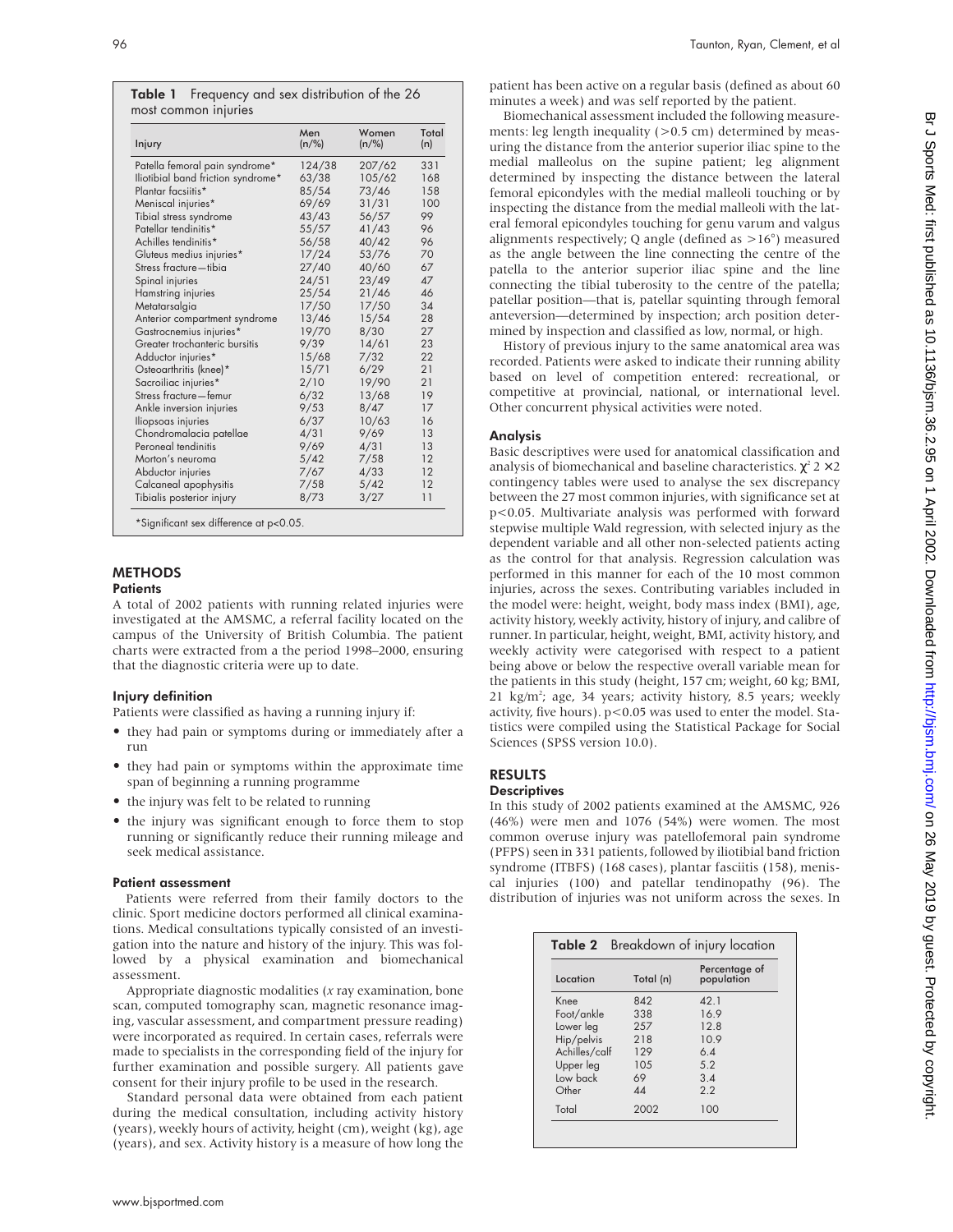|                         | Age<br>(years) | Height (cm) |       | Weight (kg) |       | BMI $(kg/m2)$ |       | <b>Activity</b>    |                 |
|-------------------------|----------------|-------------|-------|-------------|-------|---------------|-------|--------------------|-----------------|
|                         |                | Men         | Women | Men         | Women | Men           | Women | history<br>(years) | Weekly<br>hours |
| <b>PFPS</b>             | 32.2           | 168.0       | 168.7 | 74.6        | 58.0  | 23.7          | 20.9  | 8.8                | 5.4             |
| <b>ITBFS</b>            | 31.1           | 169.9       | 158.1 | 75.7        | 60.0  | 23.7          | 21.2  | 7.3                | 4.9             |
| Plantar fasciitis       | 41.8           | 168.2       | 157.4 | 76.5        | 63.5  | 23.8          | 23.0  | 12.1               | 5.9             |
| Meniscal injuries       | 43.2           | 170.1       | 156.7 | 80.6        | 61.9  | 25.0          | 22.7  | 13.7               | 5.1             |
| Tibial stress syndrome  | 30.7           | 168.5       | 158.6 | 77.0        | 60.8  | 24.4          | 21.8  | 5.1                | 5.1             |
| Achilles tendinopathy   | 40.7           | 171.1       | 156.9 | 82.5        | 63.6  | 25.4          | 23.1  | 14.5               | 5.1             |
| Patellar tendinopathy   | 34.3           | 171.4       | 159.1 | 80.2        | 60.8  | 24.2          | 19.8  | 10.0               | 6.1             |
| Gluteus medius injuries | 36.2           | 187.0       | 158.1 | 72.7        | 60.2  | 22.0          | 21.7  | 10.1               | 4.3             |
| Tibial stress fractures | 32.3           | 170.4       | 156.9 | 76.6        | 57.5  | 23.8          | 20.3  | 7.6                | 6.1             |
| Spinal injuries         | 39.6           | 168.0       | 154.7 | 74.8        | 56.6  | 23.9          | 21.5  | 12.9               | 6.4             |
| Mean                    | 36.2           | 171.3       | 158.5 | 77.1        | 60.3  | 24.0          | 21.6  | 10.2               | 5.4             |
| Standard deviation      | 4.75           | 5.68        | 3.78  | 3.06        | 2.38  | 0.91          | 1.11  | 3.07               | 0.66            |

fact, there was a statistically significant sex difference in the number of patients experiencing PFPS, ITBFS, plantar fasciitis, meniscal injuries, patellar tendinopathy, Achilles tendinopathy, gluteus medius injuries, gastrocnemius injuries, adductor injuries, osteoarthritis (knee), and sacroiliac injuries (table 1).

The most common site of injury was the knee (42.1% of the total injuries). Other common sites were the foot/ankle (16.9%), lower leg (12.8%), hip/pelvis (10.9%), Achilles/calf (6.4%), upper leg (5.2%), and lower back (3.4%) (table 2).

Table 3 shows the baseline characteristics for the 10 most common injuries. The mean age ranged from a low of 30.7 years for tibial stress syndrome to a high of 43.2 years for patients experiencing meniscal injuries. Patients with tibial stress syndrome reported the least number of years of regular activity (5.1), while those with Achilles tendinopathy were active for the highest mean number of years (14.5). Mean weekly hours of activity did not vary appreciably between patients with these common injuries, with a mean (SEM) of 5.4 (0.66) reported.

Figure 1 shows patient participation in alternative activities/sports other than running.

# Biomechanical assessment

Table 4 shows the frequency and types of biomechanical variables seen with the 10 most common injuries. Varus knee alignment was seen in 32% of the patients presenting with PFPS, 33% of those with ITBFS, and 30% of those with tibial stress fracture. Only 18% of plantar fasciitis cases and 16% of spinal injuries were associated with this alignment. Some 29% of the patients presenting with PFPS and 27% of those with patellar tendinopathy had recorded genu valgus, and 19% of the patients with PFPS had patellar squinting resulting from femoral anteversion. One quarter of the patients with patellar tendinopathy had a low arch (pes planus) classification. A high Q angle was found in 6% of patients with PFPS and patellar tendinopathy, and 10% of patients with ITBFS had a pronounced leg length inequality (>0.5 cm).

## Multivariate analysis

Table 5 shows factors present in the final models after forward regression. For both men and women, using height, weight, BMI, age, activity history, weekly hours, history of injury, and calibre of runner as possible predictor variables, regression yielded a final model of younger age as a risk factor for PFPS.



Figure 1 Patient participation in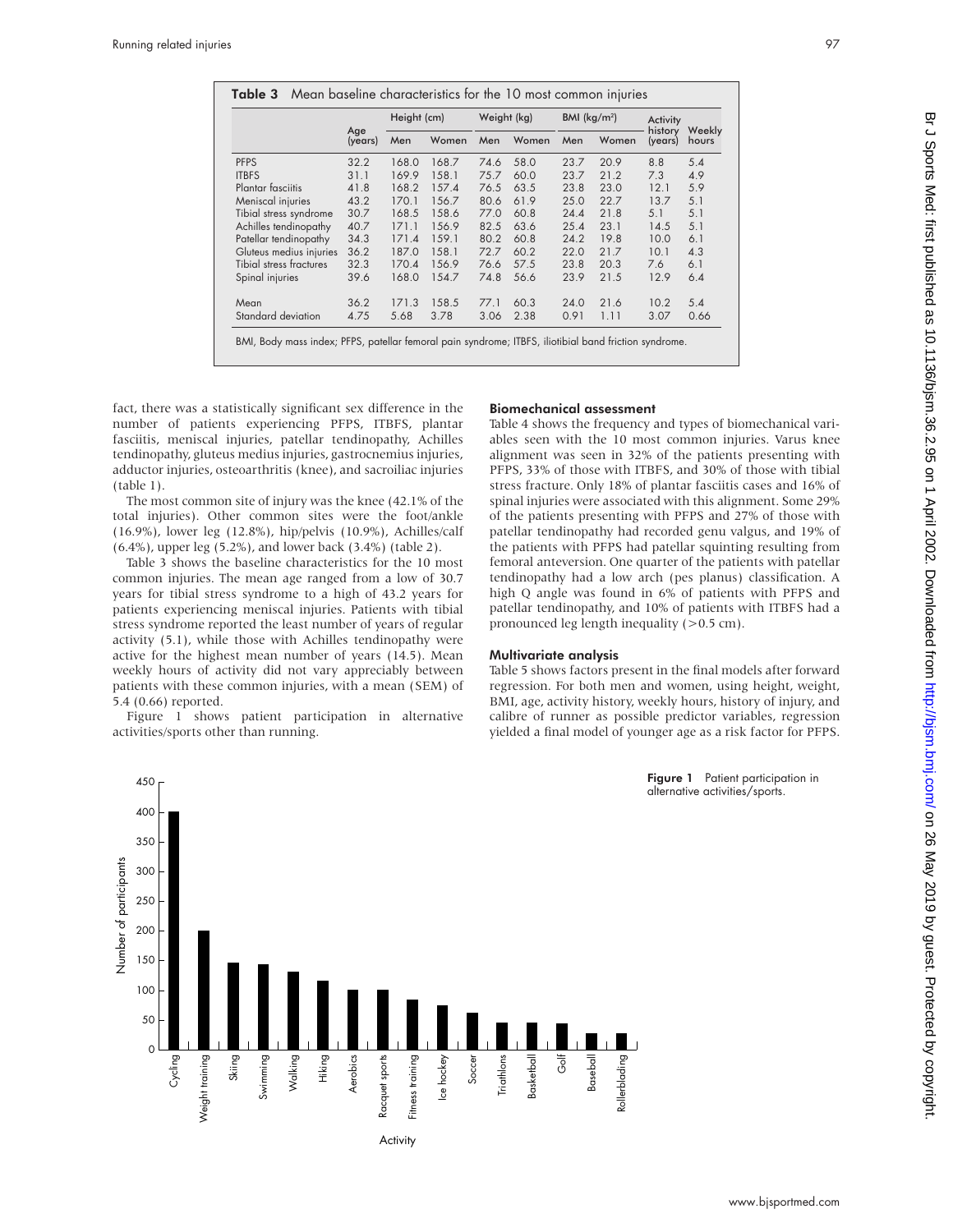| Injury                  | $\mathsf{n}$ | Varus<br>knee | Valgus<br>knee | Pes<br>planus | Pes<br>cavus | Patellar<br>squinting | High Q<br>angle | Large leg<br>length<br>discrepancy |
|-------------------------|--------------|---------------|----------------|---------------|--------------|-----------------------|-----------------|------------------------------------|
| <b>PFPS</b>             | 329          | 106 (32)      | 95 (29)        | 58 (18)       | 17(5)        | 62 (19)               | 21(6)           | 13(4)                              |
| <b>ITBFS</b>            | 164          | 54 (33)       | 25(15)         | 25(15)        | 12(7)        | 13(8)                 | 3(2)            | 17(10)                             |
| Plantar fasciitis       | 159          | 28 (18)       | 25 (16)        | 19 (12)       | 11(7)        | 6(4)                  | 1(0.6)          | 12(8)                              |
| Meniscal injuries       | 97           | 28 (29)       | 19 (20)        | 8(8)          | 6(6)         | 2(2)                  | O(0)            | 2(2)                               |
| Tibial stress syndrome  | 92           | 27 (29)       | 16(17)         | 17(18)        | 1(1)         | 4(4)                  | 1(1)            | 1(1)                               |
| Achilles tendinopathy   | 97           | 28 (28)       | 11(11)         | 17(13)        | 6(6)         | 2(2)                  | O(0)            | 5(5)                               |
| Patellar tendinopathy   | 85           | 19 (22)       | 23 (27)        | 21(25)        | 3(4)         | 4(5)                  | 5(6)            | 5 (60                              |
| Gluteus medius injuries | 52           | 15 (29)       | 9(17)          | 2(4)          | 3(6)         | 4(8)                  | O(0)            | 11(21)                             |
| Tibial stress fractures | 54           | 16 (30)       | 9(17)          | 6(11)         | 4(7)         | 2(4)                  | 1(2)            | 2(4)                               |
| Spinal injuries         | 37           | 6(16)         | 2(5)           | 4 (11)        | 3(8)         | O(0)                  | O(0)            | 7 (19)                             |

PFPS, Patellar femoral pain syndrome; ITBFS, iliotibial band friction syndrome.

In addition, women of below average height (mean <157 cm) were at a significantly higher relative risk for patellofemoral pain in this study. On the other hand, increasing calibre and recording low weekly hours of activity (mean less than five hours) were protective against this injury for women.

For ITBS, the final model included lower age (mean <34 years) as a considerable risk factor for men. No variables survived for women with this injury after the regression model.

For patients with plantar fasciitis, the final model showed a lower age as being a protective factor for men, and a lower weight (mean <60 kg) was found to reduce the risk for women. Men of below average height had considerable relative risk of experiencing plantar fasciitis.

For meniscal injuries, lower age appeared as a protective factor for both men and women after regression modelling.

On the other hand, men less than 34 years old were at considerable relative risk for patellar tendinopathy. There were no factors that remained in the analysis for women with this injury.

For tibial stress syndrome, the final regression model yielded men with a below average activity history (<8.5 years) and lower age as relative risk factors for this injury. Women with a below average activity history also had a higher relative risk.

Being less than 34 years old was shown to be a protective factor for men with Achilles tendinopathy. No variables survived for women with this injury after the regression model.

| Injury                            | Sex            | Associated risk factors<br>(OR (95% CI))                                                    |                                                                                                                               |  |  |  |  |
|-----------------------------------|----------------|---------------------------------------------------------------------------------------------|-------------------------------------------------------------------------------------------------------------------------------|--|--|--|--|
| Patellar femoral pain syndrome    | Male<br>Female | Older age<br>Older age<br>Calibre<br>Low weekly activity hours (<5)<br>Above average height | 1.901 (1.153 to 3.135)<br>2.159 (1.334 to 3.493)<br>0.541 (0.37 to 0.866)<br>0.536 (0.340 to 0.844)<br>1.616 (1.037 to 2.517) |  |  |  |  |
| lliotibial band friction syndrome | Male           | Older age<br><b>NA</b>                                                                      | 2.765 (1.417 to 5.397)                                                                                                        |  |  |  |  |
| Plantar fasciitis                 | Male<br>Female | Older age<br>Above average height<br>High weight                                            | 0.387 (0.192 to 0.782)<br>5.251 (2.018 to 13.668)<br>0.378 (0.203 to 0.706)                                                   |  |  |  |  |
| Meniscal injuries                 | Male<br>Female | Older age<br>Older age                                                                      | 0.219 (0.084 to 0.568)<br>0.441 (0.199 to 0.977)                                                                              |  |  |  |  |
| Patellar tendinopathy             | Male<br>Female | Older age<br><b>NA</b>                                                                      | 4.209 (1.971 to 8.894)                                                                                                        |  |  |  |  |
| Tibial stress syndrome            | Male<br>Female | Extensive activity history<br>Older age<br>Extensive activity history                       | 3.535 (1.281 to 9.750)<br>4.575 (1.773 to 11.805)<br>2.500 (1.072 to 5.828)                                                   |  |  |  |  |
| Achilles tendinopathy             | Male<br>Female | Older age<br><b>NA</b>                                                                      | $0.355$ (0.161 to 0.781)                                                                                                      |  |  |  |  |
| Gluteus medius injuries           | Male<br>Female | <b>NA</b><br><b>NA</b>                                                                      |                                                                                                                               |  |  |  |  |
| Tibial stress fractures           | Male<br>Female | <b>NA</b><br>High BMI                                                                       | 2.428 (0.992 to 5.941)                                                                                                        |  |  |  |  |
| Spinal injuries                   | Male<br>Female | <b>NA</b><br>High BMI                                                                       | 4.982 (1.359 to 18.265)                                                                                                       |  |  |  |  |

Br J Sports Med: first published as 10.1136/bjsm.36.2.95 on 1 April 2002. Downloaded from http://bjsm.bmj.com/ on 26 May 2019 by guest. Protected by copyright br Jon 2009 by guest. Protected by guest. Protected by an 10.001114. The High Sports Media on 20.3.9.2.139.2.10.2.0.2.9.2.1136. Dr Jon 2019 on 20 Aay and High Sports Alected by Guestian and High Sports Alected and April 20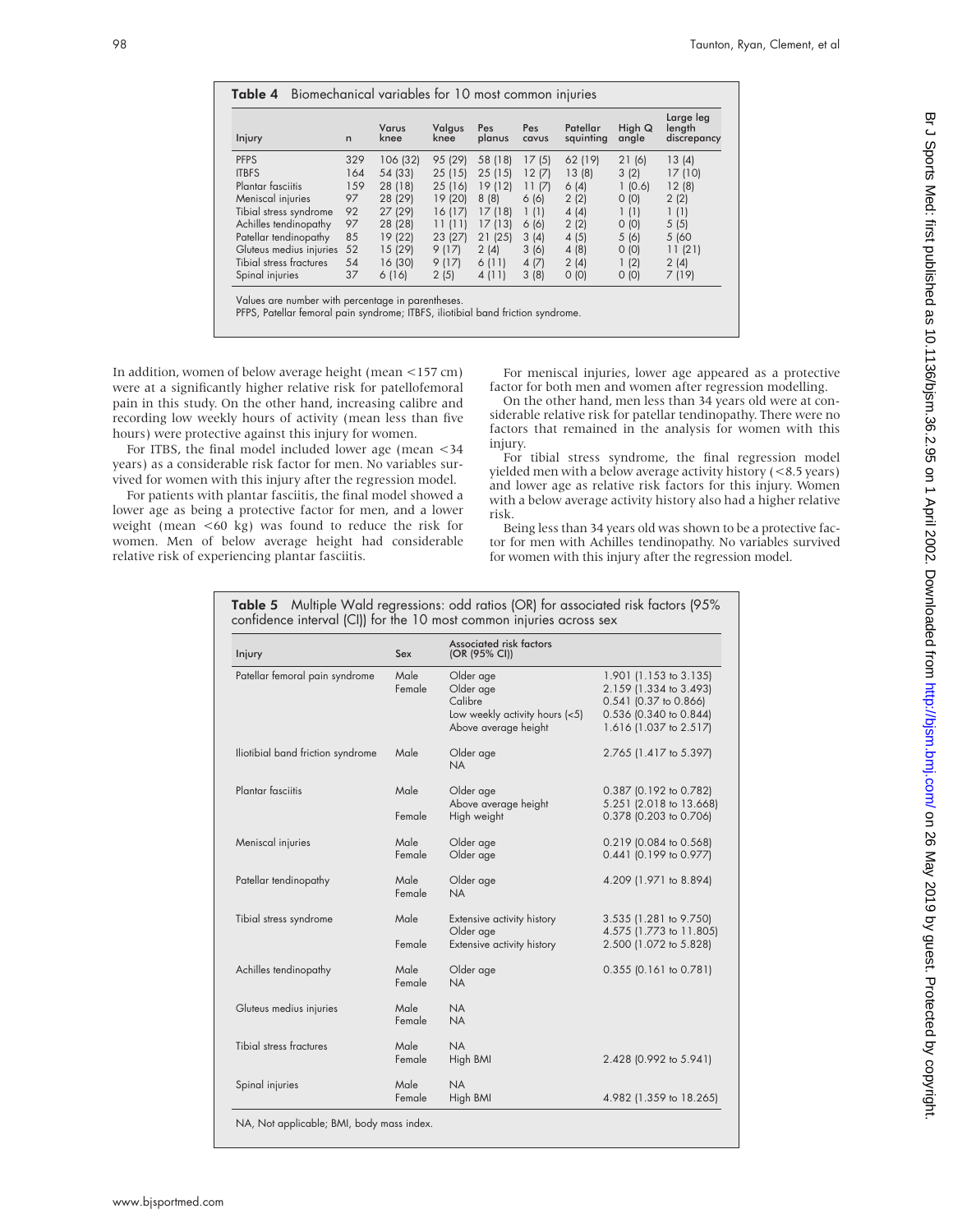A lower than average BMI (mean  $\langle 21 \text{ kg/m}^2 \rangle$  in this study was determined to be a risk factor for women for tibial stress fractures and spinal injuries. No variables survived for men with either of these injuries after the final model was calculated.

No significant factors remained in the regression model for gluteus medius injuries.

## **DISCUSSION**

# Injury summary

PFPS was the most common injury in the study population. This is supported by other studies.<sup>9-12</sup> Of greater interest is the considerably higher incidence of meniscal injuries reported here compared with the study of Clement *et al*,<sup>11</sup> who found only two cases of partial medial meniscal tears in 1819 injuries. The higher incidence in the present study may be due to the increase in the participation of older runners (runners with meniscal injuries reported the highest mean age of 43.2 years), or degenerative changes in the meniscus with prolonged years of running. Alternatively, an increase in diagnostic accuracy in identifying meniscal injuries may be attributed to the greater availability of magnetic resonance imaging.

There is a higher incidence of ITBFS in this study compared with previous years at the AMSMC  $(4.3\% \text{ in } 1981^{\text{11}}$ ,  $7.5\% \text{ in }$ 1991, $^{10}$  and 8.4% 2000). This trend may be a continuation of the hypothesis of Macintyre *et al*<sup>10</sup> which states that changes in footwear construction (such as medial posts or varus wedges) cause runners to adopt a relatively greater degree of supination. However, the recent evidence of Nigg *et al*<sup>13 14</sup> has prompted re-examination of the concept that certain shoe designs, and even shoe inserts and orthotics, have a significant effect on "alignment of the skeleton". Further research is required to understand the effect of shoes, shoe inserts, and in-shoe orthotics on the incidence of specific running injuries.

Injury breakdown with respect to anatomical location yields the knee as the most commonly injured site (42.1%), with 46% of these injuries being due to PFPS. The incidence of knee injury is similar to previous results: Pinshaw *et al*<sup>9</sup> reported that 44% of all injuries were to the knee (50% were runner's knee), and Clement *et al*<sup>11</sup> found that 42% of running injuries affected the knee, with 60% of these being due to PFPS.

### Personal profile data

The sex discrepancy in this study (54% female, 46% male) presents an interesting reversal of injury distribution between men and women since the first retrospective study.<sup>11</sup> There has been no change in either the referral structure or the number of women presenting at the AMSMC in the past 20 years. Macintyre *et al*<sup>10</sup> reported the sex distribution to be 56% males and 44% females. Possible explanations for the higher number of female referrals to AMSMC in recent years could be increased participation of women runners and/or women being more inclined than men to seek medical advice. In fact, the figures from the 2000 Vancouver Sun Run 10 km race with 43 998 registered runners (41% male, 59% female) appear to contradict the notion that running is still a predominantly male sport. Regardless of this apparent sex discrepancy in the referrals to this medical clinic, a proper epidemiological analysis comparing injury incidence between men and women cannot be performed with this information. As a result, we are unable to conclude that, overall, women are experiencing more running injuries than men. Marti *et al*<sup>5</sup> and Macera *et al*<sup>2</sup> both conclude, on the basis of population studies in which the type, duration, and intensity of running activities are controlled for, that men and women have similar injury rates.

The considerable differences in sex distribution between certain individual injuries in this study mean that the sex differences are better interpreted on an injury by injury basis.

Although there were more women than men in our study, a significantly higher percentage of men experienced plantar fasciitis (54%/46%), meniscal injuries (69%/31%), patellar tendinopathy (57%/43%), Achilles tendinopathy (58%/42%), gastrocnemius injuries (70%/30%), adductor injuries (68%/ 32%), and osteoarthritis of the knee (71%/29%). On the other hand, certain injuries were significantly more prevalent in women: PFPS (62%/32%), ITBFS (62%/32%), gluteus medius injuries (76%/24%), and sacroiliac injuries (91%/9%). There is a possibility of a distinct trend exhibited by these results. Unfortunately, few published studies have differentiated specific injuries by sex. Macintyre et al<sup>10</sup> reported very little difference in the anatomical site of injuries between men and women. This 1991 study also reported that PFPS and ITBFS accounted for more of the injuries in women than in men. Future studies are needed to examine the sex discrepancies for specific injuries. Such research could ultimately increase the efficacy of preventive measures for selected populations.

Patients were asked to indicate if they participated in any other activities/sports on a regular basis apart from running. For certain injuries, some patients participated more in selected alternative activities than others. However, because of the possibility of recall bias, self report bias, and inconsistent patient commitment to these activities, it is difficult to draw any direct conclusions from the data. It is recommended that further research be undertaken to ascertain any statistical significance between participation rates with certain other activities and selected running injuries.

#### Biomechanical assessment

The results from our biomechanical assessments show higher incidence of specific biomechanical variables for specific injuries. Unfortunately, the same data for a corresponding uninjured population are not available. In addition, it was deemed inappropriate to include the biomechanical measurements in the regression model because of the possibility of examiner bias with respect to a particular injury. As such, the relative risk associated with a given biomechanical variable for example, varus knee—cannot be appreciated in this analysis. A subjective comparison of certain biomechanical variables across injuries recorded in this study may still be appropriate. There were 17% more observations of pes planus in patients with patellar tendinopathy than in runners with meniscal injuries, and 20% more leg length inequalities recorded for gluteus medius injuries than for tibial stress syndrome.

# Multivariate analysis

Being less than 34 yeas old was a risk factor for patellofemoral pain in both sexes and in men with ITBFS, patellar tendinopathy, and tibial stress syndrome. An age below the mean was calculated as a protective factor across the sexes for meniscal injuries and in men with plantar fasciitis and Achilles tendinopathy. The younger patients seen at this clinic may have a higher propensity to be involved in activities that can contribute to the excessive loading of the knee extensor mechanism—for example, soccer and hiking. Unfortunately, the interpretation of this inconsistency is limited by the absence of certain factors that were unavailable during the period of this chart review. Variables such as quantification of the number of sports/activities undertaken by each patient and intensity and frequency of those activities over the period of review may influence the effect of age for a given subject.<sup>15</sup> In addition, certain patients may have developed an anatomical adaptation to running and thus may be able to avoid overuse injuries to a larger extent. On the other hand, other patients may experience an injury as a result of the musculoskeletal decay associated with age. Jacobs and Berson<sup>8</sup>, Macera *et al*<sup>2</sup> , and Walter *et al*<sup>16</sup> all report that age was not significantly related to the incidence of running injuries. However, studies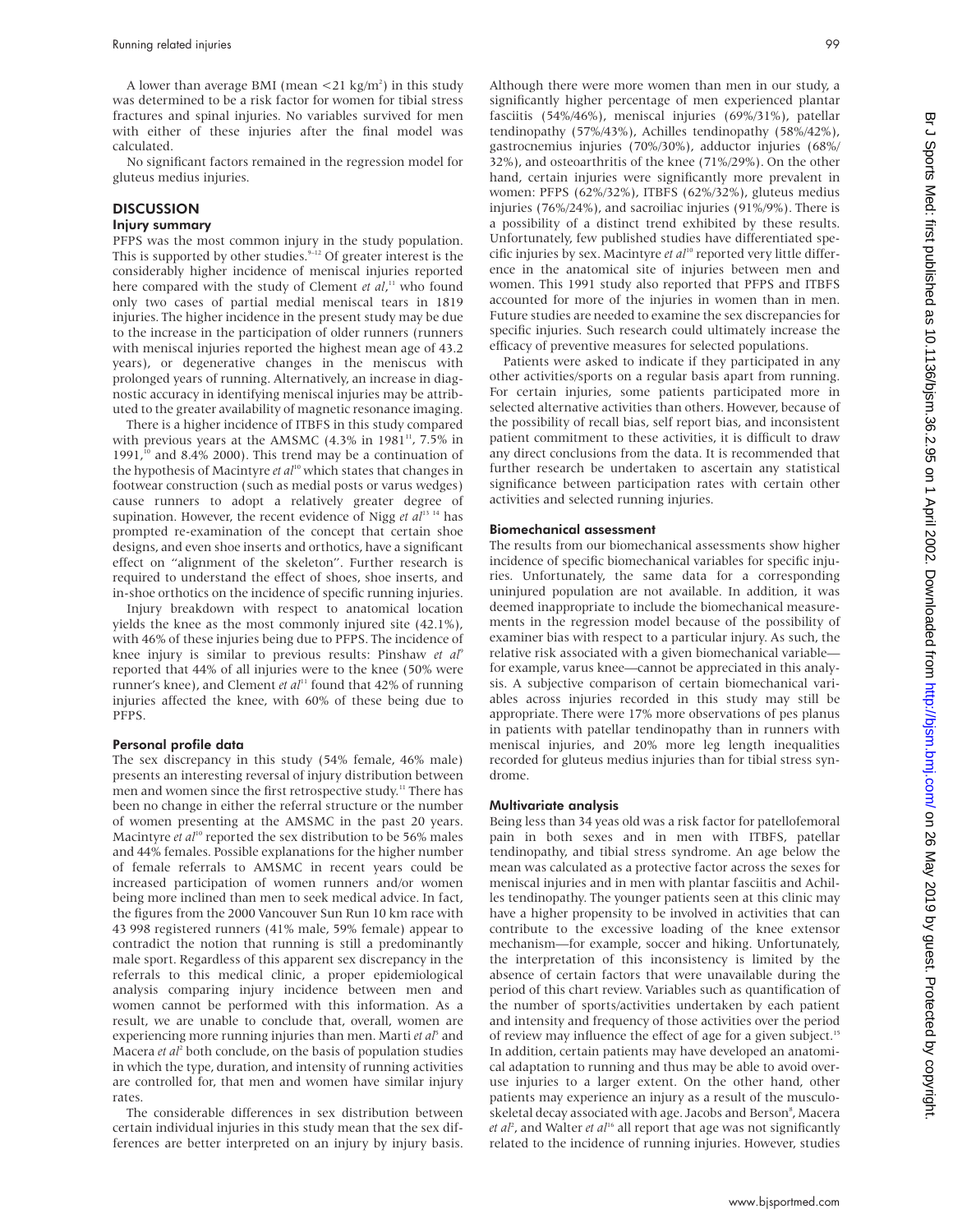of basic military recruits, whose training is relatively uniform and who have little choice about the type and frequency of activities undertaken, show a positive trend for injury with increasing age.<sup>15</sup>

Patients with a below average activity history (<8.5 years) were found to be at least 2.5 times more likely to experience tibial stress syndrome, independent of the other factors included in the model. However, because the variable activity history is a general measure of activity and does not indicate the amount of time spent specifically running, we are unable to conclude whether the higher relative risk is due to training errors in the inexperienced runner—for example, too much volume before anatomical adjustment to running stress—or participating in some other activity that may confound this analysis. Although this variable may only loosely be associated with running experience, other studies have reported that increasing number of years running is negatively associated with the incidence of injuries.<sup>2</sup>

Being involved with activity for less than five hours a week was found to be a protective factor for women with patellofemoral pain. Again, as we cannot distinguish how many of those hours were spent running (actual time at risk), interpretation of this analysis is difficult. Van Mechelen<sup>17</sup> and Brill and Macera<sup>18</sup> both concluded, after their respective literature reviews, that increasing weekly mileage is one of the strongest risk factors for injury in runners.

It may be argued that taller or heavier subjects are at a greater relative risk for injury because of the greater forces acting on the bones, muscles, and connective tissue.<sup>17</sup> However, it was reported that height did not significantly contribute to the injury rate in an analysis of participants in a community road race.<sup>16</sup> We report that men who were shorter than our study average (157 cm) were at a higher relative risk of experiencing plantar fasciitis. While this result takes into account both weight and BMI in the regression model, there may be a correlation between shorter height and musculoskeletal malalignment in these patients. Commonly cited anatomical factors associated with the incidence of plantar fasciitis include leg length inequality, valgus alignment of the subtalar joint, and pes cavus foot type.<sup>19 20</sup> In addition, excessive pronation increases the tension placed on the plantar fascia during the stance phase of running.<sup>19</sup> Wen *et al*<sup>21</sup> concluded that minor variations in alignment of the lower extremities do not appear conclusively to be major risk factors for overuse injuries in runners.

Women with a body weight of less than 60 kg were at reduced risk of experiencing plantar fasciitis in this study. This is probably explained by the reduced stress/force applied to the foot musculature during running with a lower body weight. However, Walter *et al*<sup>16</sup> did not find a significant association between body weight and running injuries.

Women with a BMI less than 21 kg/m<sup>2</sup> were at a higher relative risk of experiencing tibial stress fractures and spinal injuries according to our final regression model. Neely<sup>15</sup> suggested that runners with a low BMI may have insufficient lean body mass to compensate for the stresses involved with running, and further points out that women with a low percentage of body fat are prone to amenorrhoea and low oestrogen levels, predisposing them to osteoporosis and reduced elasticity of collagen, thus further increasing their risk of injury. Although BMI is considered a valid estimate of body composition for the general public, its validity becomes uncertain when used for athletes because a larger proportion of their total mass can be attributed to lean tissue. Nevertheless, in a review of risk factors for injury among army basic trainees, it was reported that those within the lowest BMI quintiles had an increased risk of 1.5–2.3.<sup>15</sup> Marti *et al*,<sup>5</sup> in their survey of participants in a 16 km road run, found that runners with a BMI of less than 19.5 and greater than 27 were at greater risk of running injuries. Studies by Macera *et al<sup>2</sup>* and Walter *et al<sup>16</sup>* incorporating univariate and multivariate regression, how-

# Take home message

The most common overuse running injury 20 years ago was patellofemoral pain; this is still the case today. Iliotibial band friction syndrome is now the second most common injury. Overuse injuries result from a complex of training errors (including lack of specific strength and flexibility), inappropriate surface and terrain, biomechanical lower extremity malalignment, and inappropriate footwear.

ever, reported that BMI was not related to the incidence of injury in runners.

Having a prior history of injury has been associated with an increased risk of injury in previous studies.<sup>2 5 16</sup> It has been suggested that those with a previous injury may be more likely to experience reinjury because the original cause may remain, the repaired tissue may function less well or be less protective than the original tissue, or the injury may not have healed completely.<sup>22</sup> A positive history of injury in the same anatomical area was not found to independently contribute to any of the injuries in this investigation.

Similarly, being documented as a "high calibre" runner was not a significant contributor to injury, after accounting for age, weekly hours, and number of years of activity. The relation between running calibre and the incidence of specific running injuries has not been well investigated, perhaps because of the subjective nature of the definition of "running calibre". In their retrospective analysis, Macintyre *et al*<sup>10</sup> investigated injury rates between three groups of runners: elite middle distance, marathon, and recreational. Recreational runners had the highest incidence of knee injuries (PFPS), whereas lower leg and foot injuries (tibial stress fractures) were more prevalent in the elite middle distance class, and marathon runners had the highest rate of ITBFS.

Running calibre in this study was designated according to whether the patients ran recreationally and locally or competed in provincial, national, or international competition. It is not unreasonable to assume that runners of higher calibre typically run at a higher intensity, over a greater weekly distance, and have a prior history of injury, thereby predisposing them to further injury.<sup>2 3 5-7</sup> However, Macera *et al<sup>2</sup>* concluded that high calibre runners probably have more running experience and a greater ability to "listen to the language of their body", both of which are thought to contribute negatively to the incidence of running related injuries. Owing to the conflicting opinions on how running calibre influences injury patterns, further investigation into the possible relation between running calibre and injury is advocated.

# Conclusion

The knee was the most common injury location in this retrospective survey analysing injury patterns among 2002 patients seen at the AMSMC. The five most common injuries were PFPS, ITBFS, plantar fasciitis, meniscal injuries, and patellar tendinopathy. In addition, certain injuries occurred with a statistically significant higher frequency in one sex than the other. The higher incidence of meniscal injuries in this study compared with two previous studies carried out at the AMSMC over the last 20 years is noteworthy. Being less than 34 years old was reported as a risk factor across the sexes for PFPS, and in men for ITBFS, patellar tendinopathy, and tibial stress syndrome. Being active for less than 8.5 years was positively associated with injuries in both sexes for tibial stress syndrome; and women with a BMI less than 21 kg/m<sup>2</sup> were at significantly higher risk for tibial stress fractures and spinal injuries. A past history of injury and increasing calibre of runner were not significantly associated with any injury in this